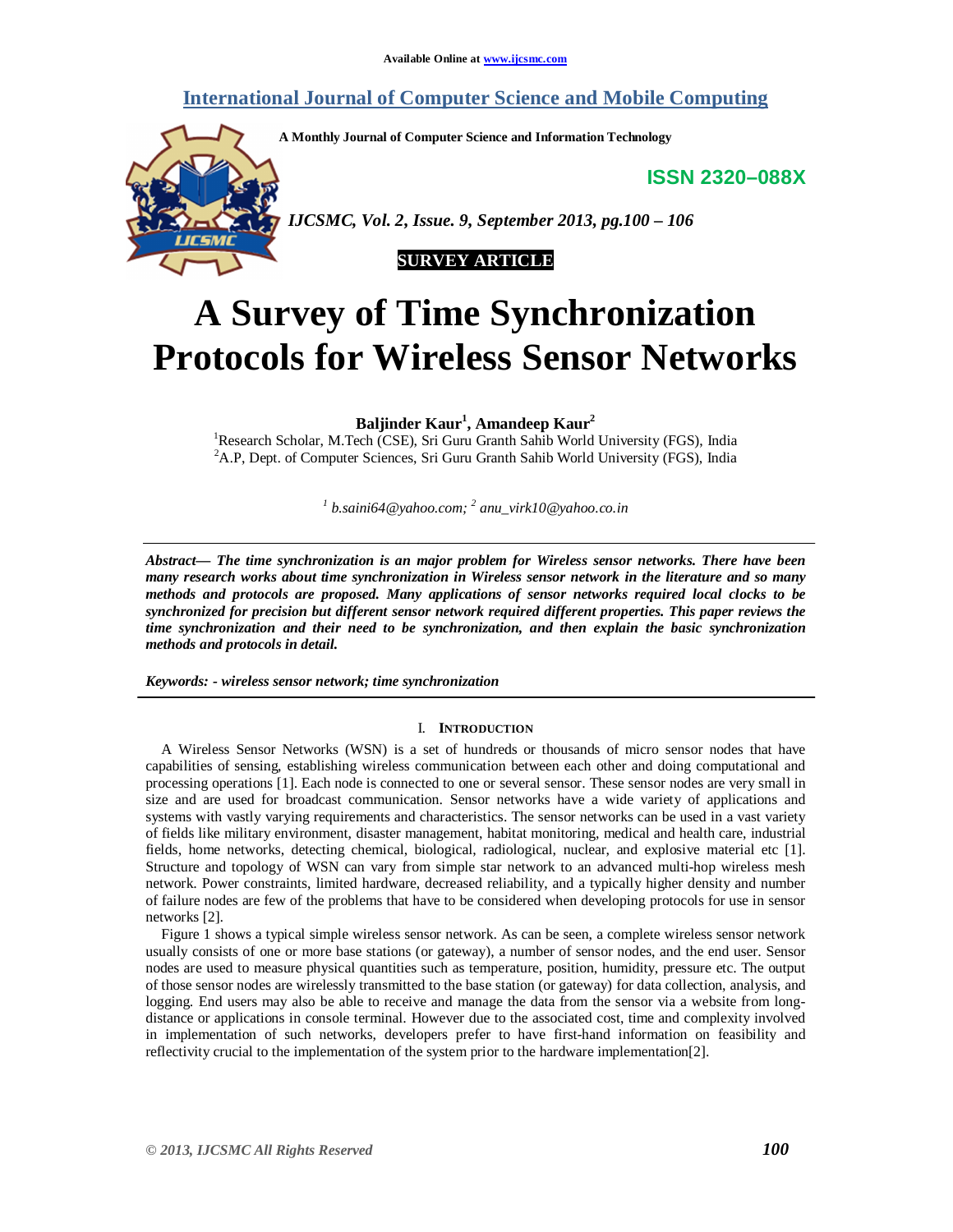

Figure 1: A Simple Wireless Sensor Networks [2]

#### II. **TIME SYNCHRONIZATION IN WSNS**

Time synchronization of the nodes has been an open research issue in wireless sensor networks. Time synchronization in distributed systems is a main component of a wireless sensor network (WSN).Which aims to provide a common time scale for local clocks of nods in the network. This common time scale is achieved by synchronizing the clock at each element to a reference time source so that the local time seen by each element of the system is approximately the same.

In the other words Time synchronization algorithms provide a mechanism to synchronize the local clocks of the nodes in the network, to a global clock or relative to each other [3].Time synchronization plays a very important role because it allows the entire system to cooperate and function as a group. It is particularly important for a many of tasks such as synchronizing event detection, data fusion, and coordinating wake and sleep cycles. Due to its importance, the problem of time synchronization has been around for a long time. Many distributed applications running on WSNs need precise synchronization of the clocks among all nodes to have a consistent view of the global time. Each node runs on its own local clock and sends (receives) packets to (from) other nodes at sampling rate of its own clock. Also, to conserve the power, the nodes can enter the sleep mode after sending/receiving the packet and wakeup just before its time for another packet. If the clocks are not synchronized, the nodes can miss the packets sent by other nodes. As an alternative, the slave can have a guard time added to their wakeup time to remain active longer before going into sleep mode. This however increases the power consumption. So it's imperative that the nodes maintain accurate time with respect to the global clock. [4]

The three basic methods of synchronization available in wireless sensor networks are:

- 1. Relative Ordering: In this method, the synchronization is on the order of messages or events. Here, clocks are not synchronized but just the order is maintained.
- 2. Relative Timing: In this method, a node keeps information about its drift and offset in correspondence to neighboring nodes. Thus, nodes have an ability to synchronize to its neighboring nodes.
- 3. Global Synchronization: In this method, there is a global timescale. All the network nodes to synchronize to this global clock [2].

# III. **SOURCES OF TIME SYNCHRONIZATION ERRORS**

Currently existing time synchronization algorithms and methods work by exchanging messages. Message latency estimates are confounded by random events that lead to nondeterministic message delivery delays; this results directly to the synchronization error. We have following four components of message latency:

**Send Time:** The time spent at the sender to build the message. it mention a time that required to transfer the message to the network interface.

**Access Time:** During transmission each packet faces some delay at the medium access control (MAC) layer. Delay depends on the MAC layer and reasons for delay are wait for idle channel or wait for slot for timedivision multiple access (TDMA).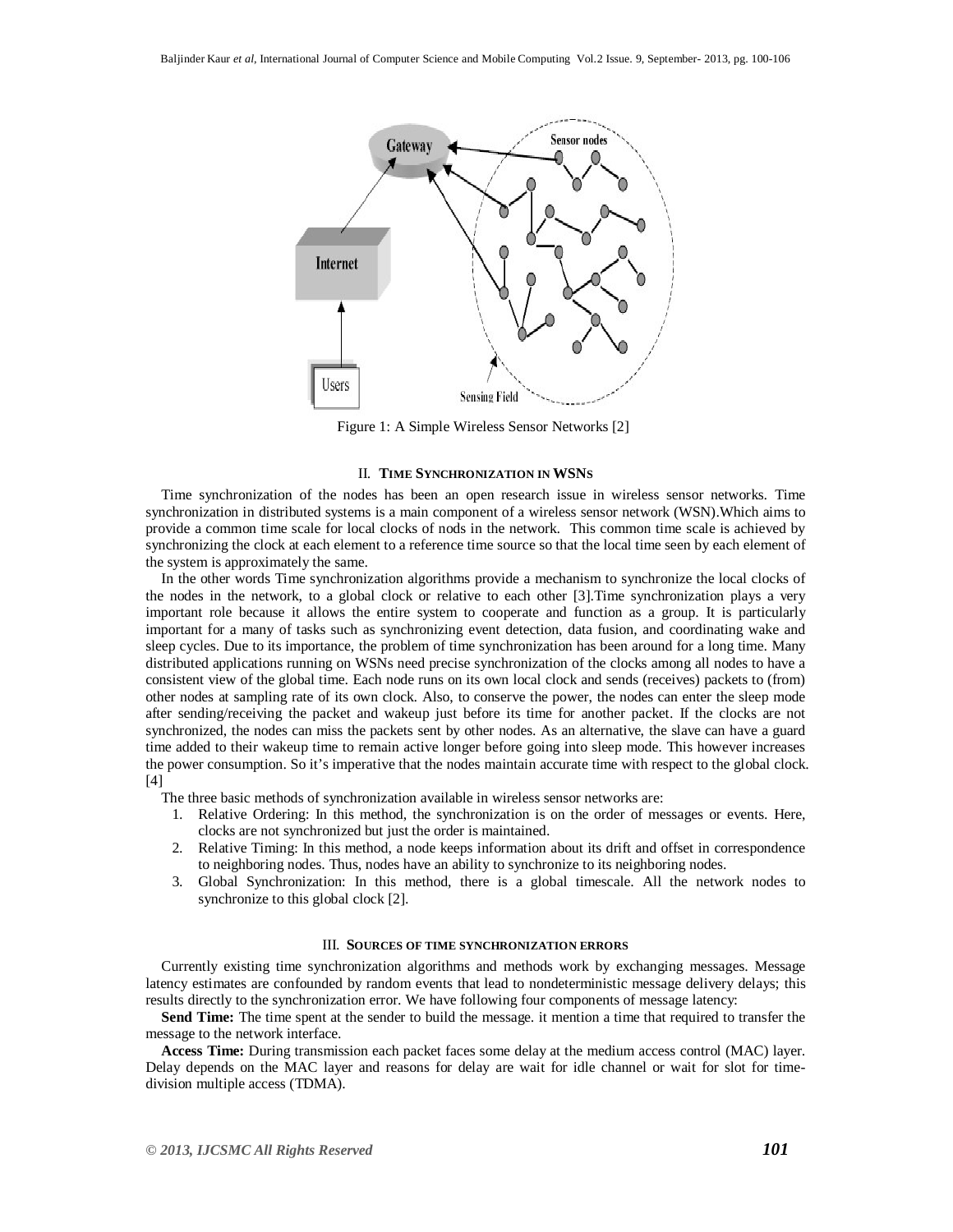

Figure 1- Breakdown of packet delay components [5]

# **Propagation Time:**

The time required for the message to transit from sender to receivers. It include time when sender sends to receiver, time consume during transmission till reach to the receiver.

# **Receive Time:**

The time required for the receiver's network interface to receive the message from the channel and notify the host of its arrival. It is typically the time required for the network interface to generate a message reception signal [3-7].

# IV. **THE NEED FOR SYNCHRONIZATION IN WSNS**

There are several reasons for addressing the synchronization problem in sensor networks. Some reasons are as following:

- Sensor nods are required to coordinate their operations to perform a particular task. Example of it is Data fusion. In which data collected at different nodes are combined into a meaningful result.
- Life time of network is depending on power. So to increase the life of network we need to used power saving schemes. For example when using power-saving modes, the nodes should sleep and wake up at coordinated times.
- To share the transmission medium we used scheduling algorithms like time-division multiple access (TDMA). It helps in the time domain to eliminate transmission collisions and conserve energy.

#### V. **REQUIREMENTS OF SYNCHRONIZATION SCHEMES FOR WSNS**

We have many requirements in wireless sensor networks so its result that we must satisfy these when designs an algorithm for time synchronization. It has fewer chances that each algorithm satisfies every requirement. These requirements for any synchronization technique:

- Accuracy: Accuracy or Precision of synchronization technique is depends on the particular application. The results of accuracy maybe vary in microseconds.
- Robustness: If any node in the network is break down or go out of then it does not affect the working of other nods in the network and synchronization scheme.
- Scalability: In some applications, tens of thousands of sensors might be deployed. Any synchronization technique must work well with any number of nodes in the network. According to time any numbers of nods can be increased or decreased.
- Energy efficiency: We know that Network nodes have limited energy resources. All network protocols including synchronization ones should consider this limitation.
- Cost: Due to advanced technologies, network nodes are becoming so small and inexpensive. So its results that synchronization algorithm should not have too much cost and too much large in the size.
- Scope: Time synchronization algorithm may provide a common time or global time to all nodes in the network. So it's too costly in large network and too provided global synchronization.
- Delay: Many applications, like detecting gas leak, require an immediate response. For those kinds of applications, the total required time to synchronize the network must be as low as possible [3-4].

#### VI. **SYNCHRONIZATION METHODS FOR WSNS**

There are many time synchronization protocols in wireless sensor networks. These protocols are not too much differing from each other. Today we have many protocols but basic idea behind them is always there, but improving in these protocols is doing there. Three basic protocols are Reference Broadcast Synchronization (RBS), Timing-sync Protocol for Sensor Networks (TPSN), and Flooding Time Synchronization Protocol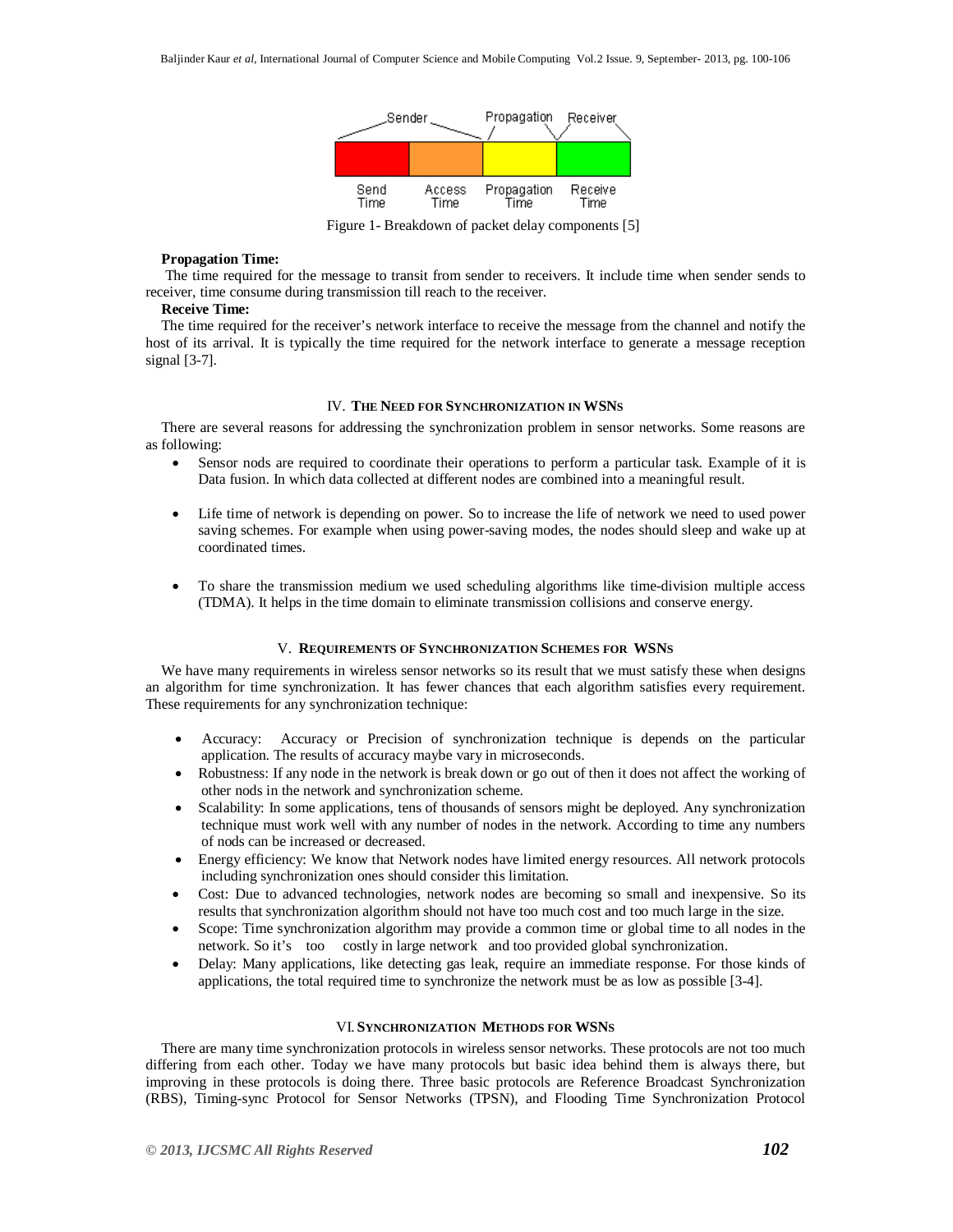(FTSP). These three protocols are the major timing protocols currently in use for wireless networks. Some main protocols are as following:

# **Traditional Time Synchronization (TTS):**

Network time protocol (NTP) is the traditional synchronization method which worked only in wired network. It's also known as Two-way message exchange in which messages are exchanged between a pair of nods, In order to obtain a definitive relation between the two clocks with a single message exchange, two basic assumptions need to be made.



Figure 2. Two - way message exchange between a pair of nodes

- 1. The offset between the clocks is constant in the small time period during the message exchange.
- 2. The propagation delay is the same in both directions [3].

#### **Reference Broadcast Synchronization (RBS):**

Elson, Girod and Estrin proposed Reference Broadcast Synchronization (RBS) for sensor network and it is a receiver to receiver synchronization. A third party will broadcast a beacon to all the receivers. The receivers will compare their clocks to one another to calculate their relative phase offsets and transmit the recorded times to each other. The time of reference is based on when the nodes receive the beacon. Since the time synchronization protocol is receiver to receiver synchronization, the sender can be removed from the critical path. The simplest form of RBS is one broadcast beacon and two receivers. The timing packet will be broadcasted to the two receivers. The receivers will record when the packet was received according to their local clocks. Then, the two receivers will exchange their timing information and be able to calculate the offset. This is enough information to retain a local timescale. RBS differs from the traditional sender to receiver synchronization by using receiver to receiver synchronization. The reference beacon is broadcasted across all nodes. Once it is received, the receivers note their local time and then exchange timing information with their neighboring nodes. The nodes will then be able to calculate their offset.[3,9]



Figure 3 - Comparison of a traditional synchronization system with RBS[3]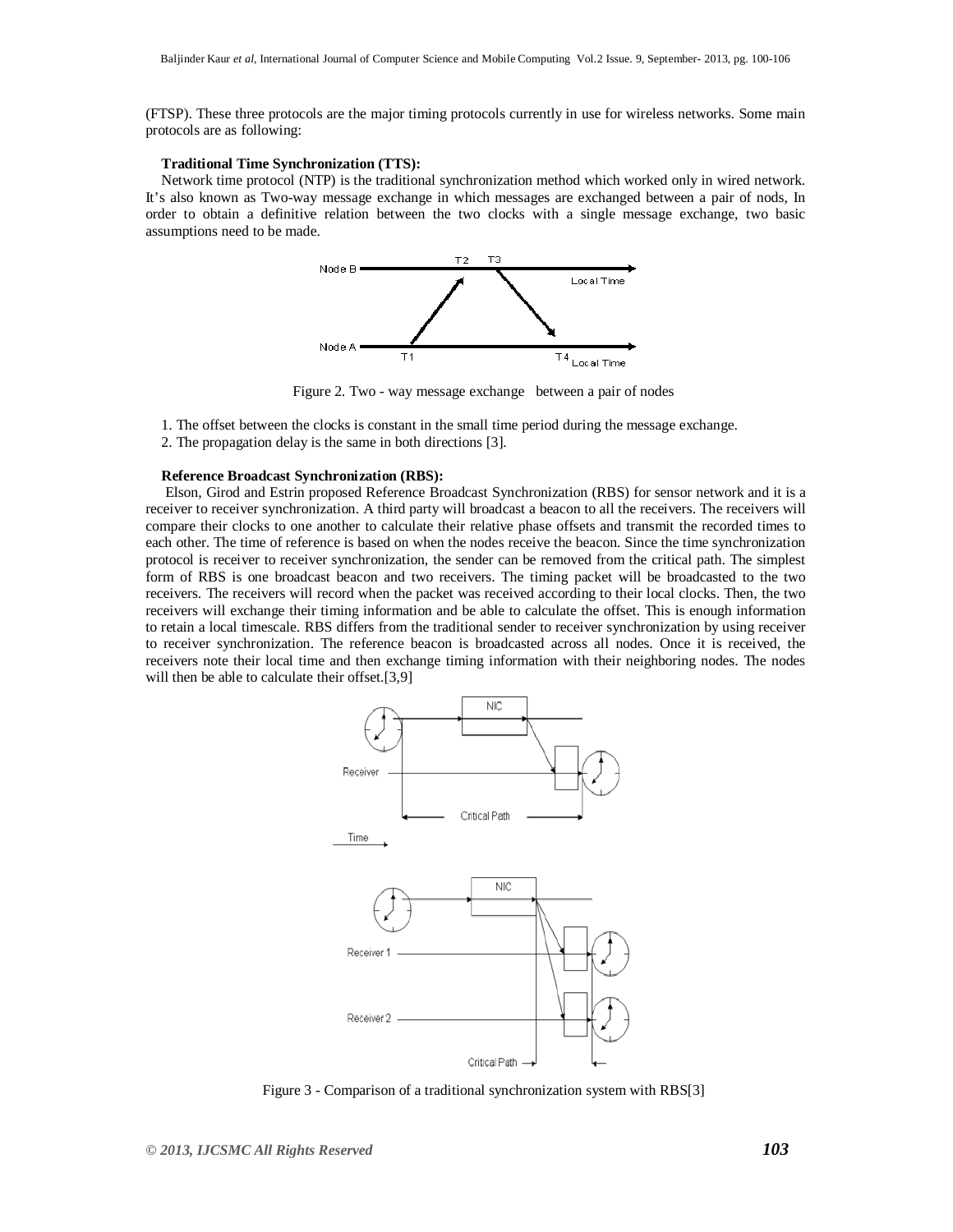Advantages of RBS

- It eliminates the uncertainty of the sender by removing the sender from the critical path. By removing the sender, the only uncertainty is the propagation and receives time.
- The propagation time is negligible in networks where the range is relatively small.
- By removing the sender and propagation uncertainty the only room for error is the receiver uncertainty. Figure 2 illustrates this concept[3-10]

Disadvantage

- The disadvantage to this approach is the additional time synchronization messages needed to exchange among the nodes
- RBS also is limited by the transmission range[11]

#### **Time Sync Protocol for Sensor Networks (TPSN):**

TPSN is a Time synchronization protocol that can be applied to spanning tree based network. The protocol constitutes of two levels; level discovery phase where each node determines its node level in Wireless sensor network. In the second level called synchronization level, the synchronization phase begins at root node and propagates to other levels. Here, all nodes in 'I' level gets synchronized to i-1 level nodes[3].The level discovery phase is run on network deployment. First, the root node should be assigned. If one node was equipped with a GPS receiver, then that could be the root node and all nodes on the network would be synced to the world time. If not, then any node can be the root node and other nodes can periodically take over the functionality of the root node to share the responsibility [12].

The synchronization phase is two-way communications between two nodes. As mentioned before this is a sender to receiver communication. Similar to the level discovery phase, the synchronization phase begins at the root node and propagates through the network [10].

# **Advantages of TPSN**

- It minimizes the delay during transmission due to minimize in delay factor components like send time, access time, propagation time, and receive time.
- There is no issue of transmission range because it is a multi-hop protocol.
- It is claimed that TPSN has a 2 to 1 better precision than RBS and that the sender to receiver synchronization is superior to the receiver to receiver synchronization.

#### **Flooded Time synchronization Protocol (FTSP):**

The FTSP was designed at Vandebuilt University and implemented using Berkeley Mica2 motes [3]**.** FTSP is sender to receiver synchronization. This protocol is similar to TPSN, but it improves on the disadvantages to TPSN. It is similar in the fact that it has a structure with a root node and that all nodes are synchronized to the root.

In the FTSP, the nodes can form a mesh network where each node sends out time sync message to every other node, or they can form a star network where only one node at a time acts as a master and all the other nodes act as slaves. The master node periodically sends out a time sync message. All the slaves in the network receive this message and synchronize their local clocks to the master clock. If the slaves' clock is off only by a constant, ideally one packet would be necessary to get synchronized with the global clock. But, various issue like temperature, aging produce a drift in the slave's clock that needs to be periodically synchronized to the master clock.[1]



Figure 4 - Data packets transmitted with FTSP

# **Advantages of FTSP**

- FTSP is robust in flooding of synchronization messages and node failure.
- It's also provides the ability for dynamic topology changes.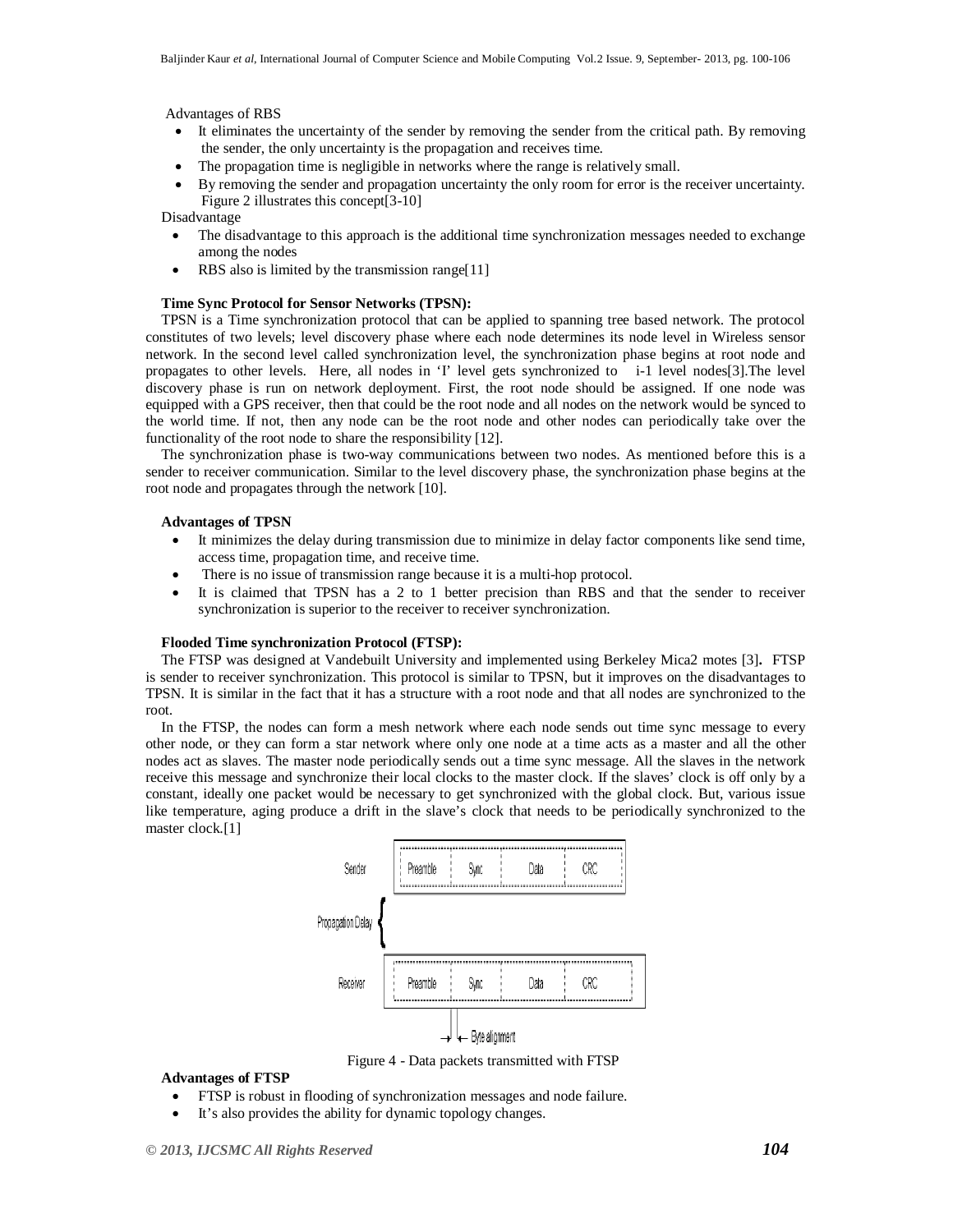- It eliminates maximum delay components but not only the propagation time error.
- It utilizes the multiple time stampings and linear regression to estimate clock drift and offset.

# **Tiny - Sync and Mini – Sync protocol:**

Tiny - Sync and Mini - Sync are two lightweight synchronization algorithms proposed by Sichitiu and Veerarittiphan These algorithms use a method similar to the conventional two - way messaging scheme, but obtain a relation between clocks in a rather different way. In this clock can be approximated by an oscillator with a fixed frequency. . Both Tiny-Sync and Mini-Sync use multiple round-trip measurements and a line-fitting technique to obtain the offset and rate difference of the two nodes.

Traditional two-way messaging is used to collect data points, which are used to apply tight bounds on relative drift and relative offset between two nodes. To create data point using two nodes; 1 and 2, node 1 sends a probe message with timestamp to. Node 2 timestamps the received message with tb and sends back an acknowledgment to node 1, immediately or after sometime, which timestamps this acknowledgment with tr[3]. Fig. 5 shows the previous described sequence.



Figure 5. Probe message exchange [12]

**Lightweight Tree -Based Synchronization:** Some wireless sensor networks need a precision in order of micro seconds, while others need it in order of milliseconds. The algorithms proposed in deal with this fact by assuming that the precision to be achieved is given, and hence, the complexity and computational time depend on this given value.

First algorithm consists of two phases; a spanning tree is constructed in phase one. Then a sender to receiver synchronization is done along the n-1 edges of the spanning tree in phase two. In this centralized algorithm, all nodes synchronize to a central one, called sink or root node. Also, it sets the total time to synchronize the whole network

In the second algorithm, nodes decide when they need to be synchronized based on their distance from the reference node, clock drift, and the required precision. So, any node in the network can initiate the synchronization phase with a reference point, and all nodes along the path to that reference point must be synchronized first. As some nodes do not need to be synchronized all the times, this algorithm removes the overhead of unnecessary synchronization by allowing nodes to make decisions. Aggregation of synchronization requests is used to make this algorithm more efficient. Before the node sends synchronization requests, it checks with its neighbors to see if any request is pending, if any, it will add its request to the pending one, so the path will be synchronized only once. In suggested algorithm divides the whole network into sub trees. In each sub tree, children synchronize to their parent or root node. Then, all parents synchronize with each other [3-14].

#### **Post - facto Synchronization:**

Post-facto synchronization was a work by Elson and Estrin, which has led afterward to their RBS scheme. They proposed it to eliminate the week points of traditional synchronization schemes, for NTP. In these local clocks of the sensor nodes should normally run unsynchronized in their own pace and should synchronize only when necessary. ). Post-facto synchronization can also be termed as reactive synchronization, while the traditional schemes are proactive, requiring the clocks of sensor nodes to be synchronized before an event of interest occurs [15].

 **Time-Diffusion-Synchronization Protocol:** The time – diffusion protocol (TDP) is a synchronization protocol that maintains an equilibrium time throughout the network, allowing only a small deviation from the equilibrium. The deviation tolerance can be adjusted based on the specific sensor network application. TDP has a two type of periods in long term. These are active and inactive periods. At every d seconds during the active period, some nodes are elected as master nodes that broadcast timing information to their neighbors at every μ seconds. Nodes receiving timing information from the master nodes self - determine to become diffused leader nodes that further broadcast the timing information to their neighbors [3].